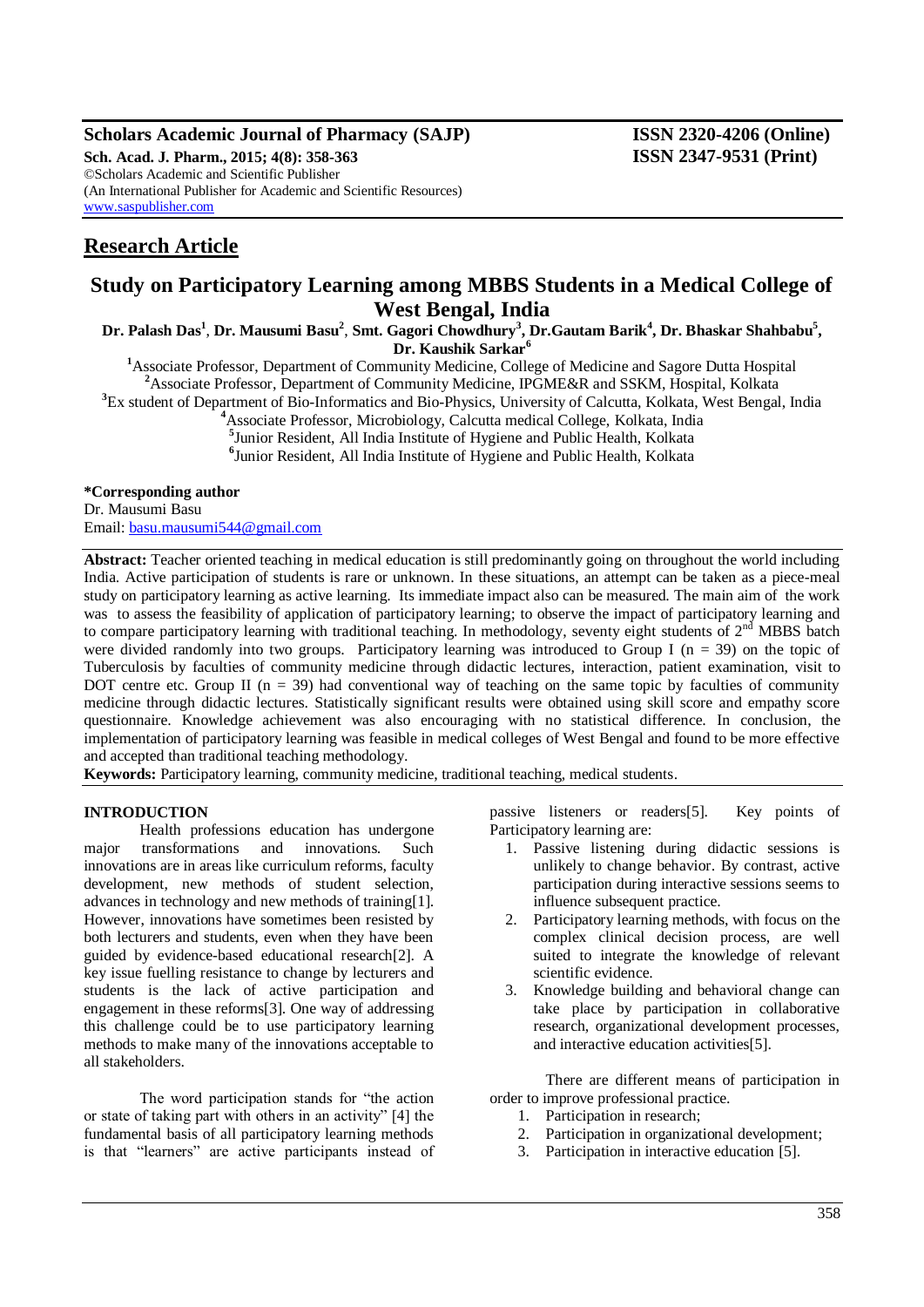A recent Cochrane Collaboration evaluation states: "Didactic sessions alone are unlikely to change professional practice. On the contrary interactive workshops are at least in some cases shown to alter practice.<sup>[6]</sup>"

Important ingredients in the most effective educational methods are shown to be participation, interaction, recurrence, and facilitators, rather than lecturers [7, 8, 9].

Participatory Learning Technique (PLT) is a form of classroom organization which utilizes students who actively participate in the learning tasks under the guidance of the subject teacher while Traditional Method(TM)) refers to the generally used teachercentered or lecture method in which students participate very minimally or not at all. In the PLT the teacher is required to present logically a research problem followed by the complete solution of the problem step by step and carrying the students along as he/she does this. He then writes a similar or related problem on the chalkboard and invites any student to take the lead, another to solve the first step, another second, and so on, until the students arrive at the correct solution and explanations by themselves. If any student is confused along the line, another is asked to help out, with the teacher only coming in when no other student can proceed any further. The teacher can thereafter ask only a single student to apply and solve an entire problem on the chalkboard while the others give support. In this way, all the students actively participate in the learning process under the guidance of the teacher in a cooperative classroom atmosphere [10].

Our Institution, though recognized by Medical Council of India (MCI), hardly implemented participatory learning methodology. In context of this current situation, this study was designed to introduce the method of participatory learning for second professional MBBS students probably for the first time at a Medical College of West Bengal in community medicine with the objectives of to assess the feasibility of application of participatory learning; to observe and compare the effectiveness of participatory learning with traditional teaching in the present didactic set up of teaching-learning situation .

#### **MATERIALS AND METHODS Study design and setting**:

An institution-based interventional epidemiological study; cross sectional in design was carried out in community medicine department of a Government Teaching Institute of West Bengal, India under West Bengal Health University. The undergraduate MBBS 1st batch was admitted in 2004 and graduated in 2009. As mentioned, this medical school offers a curriculum where teaching activity involves didactic lecturing. Study period was for 6 months (1st May to 31st October, 2011. Study

population was comprised of all 2nd MBBS undergraduate medical students, aged 20 to 24 years, both sexes, studying in the same medical college. Sample size was 78 and sampling technique followed was Simple Random Sampling. The 2nd semester students were 91 and after exclusion of chronically absent students the sample size became 78.

# **Study tools:**

Tools for study were Modules on Tuberculosis (TB), Audio visual support, TB patients, Checklist, Pre designed pre-tested structured questionnaire(Openended and MCQ), Interpersonal Reactivity Index ( IRI) schedule with five point Likert scale [11,12].

The questionnaire was developed in consultation with 3 experienced faculties of community medicine. It was pre tested among 30 senior students; validated by another 3 experts of community medicine; and necessary corrections & modifications were adopted before final data collection.

# **Methodology:**

Permission from Institutional Ethics Committee for the study was obtained. Prior discussion has been done with the Principal, Dean, and Head of the Department and colleagues of the department. *Framing of Time Table was* decided and topic (Tuberculosis) was selected. Its definition, epidemiology, different presentations, RNTCP, diagnosis, classification, presentations, RNTCP, diagnosis, classification, categorization, treatment, defaulter retrieval, outcome identification etc have been taken care of. The 2nd semester students were selected randomly as the study population. They were 91 and after exclusion of chronically absent students the sample size became 78. They were then assigned to two groups of thirty nine each by simple random sampling. One group was the Experimental Group (Group I) and the other was Control Group (Group II). Group I went for participatory learning (PLA) and group II went for traditional teaching (TT) methods. Prior informed consent with explanation that the internal assessment marks will not be affected was taken from each student participant. Group II which has traditional teaching was assured that they would be introduced to Guided participatory learning subsequently on Diabetes Mellitus. The composition of both groups remained constant throughout the study.

Active participation of students in the form of shaping the presentation, selection of audio-visual aids, and preparation by group discussion for presentation have been encouraged and practiced. This presentation has been followed by open discussion. Students were given full length of opportunity for acquiring more knowledge and skill during teaching-learning session through interaction. In this era of semi-feudalism and semi-capitalism the people are least bothered for empathic concern. Teachers provided all kinds of input in these issues. A skillful, knowledgeable and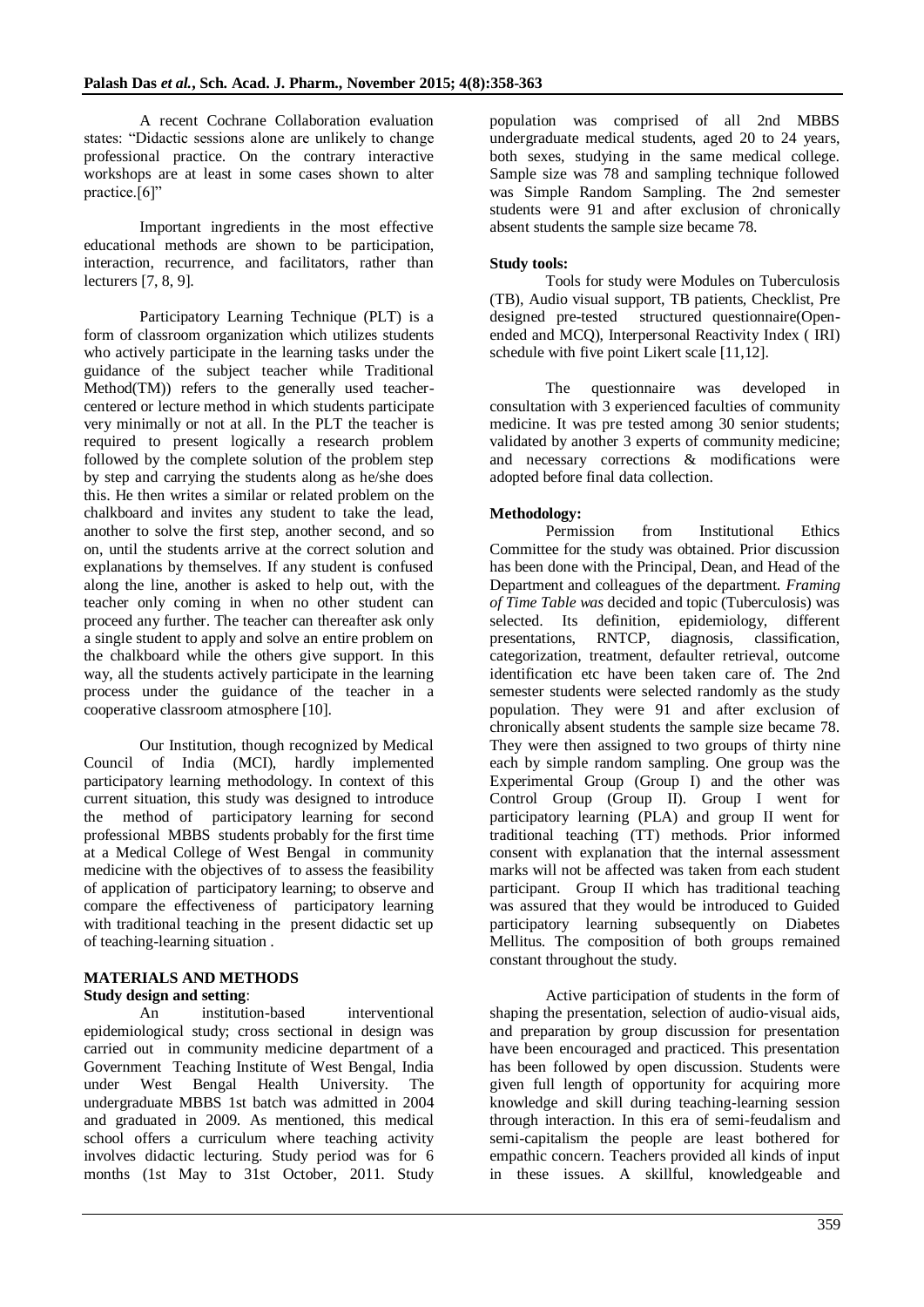empathetic doctor is necessary for the society. So the students of medical education should go through all these components. In this study these issues have been taken care of. Inquisitiveness, interest to gather further knowledge among students was also noted in comparison with conventional teaching-learning session. This background theme and working findings motivated this type of change in medical education to impart health knowledge to the students in the present set up of teaching-learning situation in holistic manner.

# **Plan of study**:

Intervention I (Group I)

- 1. Materials as books, handouts etc.
- 2. References from other books.
- 3. Information through lectures.

Phase I: Knowledge skills: Lectures, Tutorials and Practical Guidance for presentation; Presentation by Students on TB; Interaction

Phase II: Learning Skills: *TB c*linical case presentation

Phase III: Visit to DOT centre

Intervention II (Group II)

1. Teaching learning session to other group of students on TB in usual way by didactic lectures.

## **Collection of data by:**

- a) Written Assessment Open Ended Questions and MCQ
- b) Observation of students while they were examining patient with a checklist.
- c) Tools for Empathy measurement IRI (Interpersonal Reactivity Index) [11,12] was used to Assess students' empathy.

Assessment of students who underwent the intervention:

- 1. Written Assessment (quantitative assessment) – Open Ended and MCQ.
- 2. Observation of students while they were examining patient with a checklist.
- 3. Administration of schedule for IRI assessment.

Assessment of students who did not undergo the intervention:

 1. Written Assessment (quantitative assessment) – Open Ended and MCQ.

|  | The following differences were observed during actual implementation between PL and TT: |  |  |  |
|--|-----------------------------------------------------------------------------------------|--|--|--|
|  |                                                                                         |  |  |  |

| <b>Features</b>                      | <b>Participatory learning</b>                                                                          | <b>Traditional</b><br><b>Teaching</b> |
|--------------------------------------|--------------------------------------------------------------------------------------------------------|---------------------------------------|
| Content of teaching                  | Didactic lectures, interaction, clinical case   Didactic lectures<br>presentation, visit to DOT centre |                                       |
| Process of teaching                  | Interactive                                                                                            | Non interactive                       |
| Active involvement<br>of<br>students | Yes                                                                                                    | N <sub>0</sub>                        |
| Exposure to clinical cases           | Yes                                                                                                    | N <sub>0</sub>                        |

#### **Data Analysis:**

The data were analyzed by proper statistical tests. Comparison of marks of both group was done by un-paired 't' test. P value below 0.05 was considered to be statistically significant and P value below 0.01 was considered to be highly significant. Comparison of results of *both the groups would enable the investigator to compare the performances of both the groups and select which one is a better method of teaching. In addition; effect size (Cohen's d and Pearson r) were also calculated*

#### **Indicators:**

- a. Mean, variance, Standard Deviation and Standard error of knowledge scores by Both the groups.
- b. Mean variance, Standard Deviation and Standard error of skill scores by both the groups.
- Mean variance, Standard Deviation and Standard error of empathic concern scores by both the groups.

# **Working definition**:

**IRI 11, 12:** 28-items answered on a 5-point Likert scale ranging from "Does not describe me well"

to "Describe me very well". The measure has 4 subscales, each made up of 7 different items.

These subscales are [12]:

- Perspective Taking the tendency to spontaneously adopt the psychological point of view of others
- Fantasy taps respondents' tendencies to transpose themselves imaginatively into the feelings and actions of fictitious characters in books, movies, and plays.
- Empathic Concern assesses "other-oriented" feelings of sympathy and concerns for unfortunate others.
- Personal Distress measures "self-oriented" feelings of personal anxiety and unease intense interpersonal settings.

# *Effect size 13*

Cohen defined an effect size as 'the degree to which the phenomenon is present in the population' or 'the degree to which the null hypothesis is false' (1988). Although there is several effect size indices, the most commonly used of these indices is d (Cohen, 1988)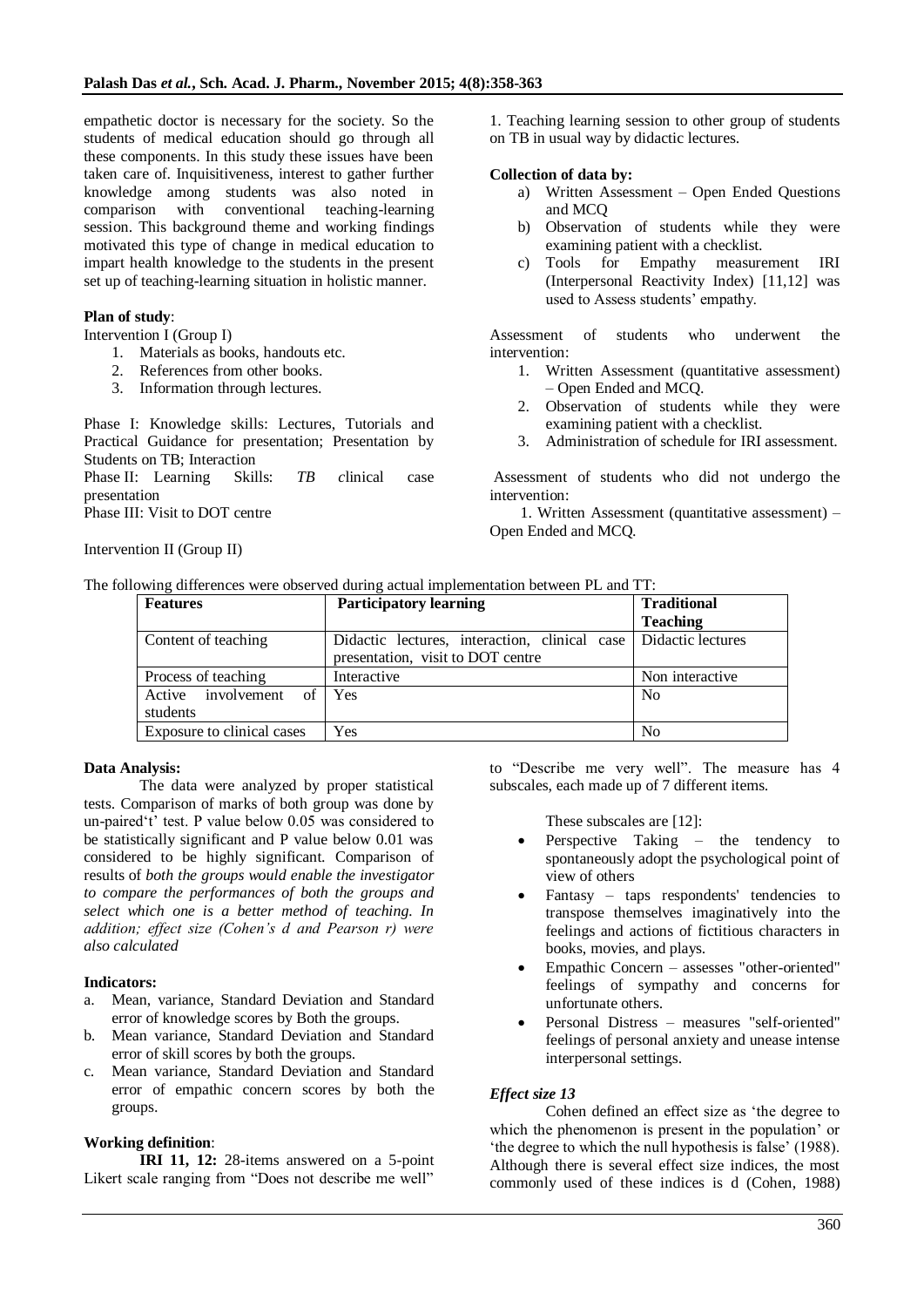which reflects the difference between two group means divided by their pooled within-group standard deviation. Cohen suggested that d=0.2 be considered a 'small' effect size, 0.5 represents a 'medium' effect size and 0.8 a 'large' effect size.

A few authors have suggested that researchers should report a correlation coefficient as a measure of effect size. Alleged advantages of r are that it is a more familiar statistical value than d and that it is a bounded index (d has no fixed range) which may make interpretation easier. Cohen provided rules of thumb for interpreting these effect sizes, suggesting that an r (Pearson Correlation Coefficient) of |.1| represents a 'small' effect size, |.3| represents a 'medium' effect size and |.5| represents a 'large' effect size [13].

#### **RESULT**

The total number of study population was 78. Their age ranged from20 to 24 years; with mean age was 20.6 years with SD 1.01; most of the students  $(63%)$  were in the age group of  $20-22$  years and  $67%$ were males.

Table 1 revealed *Comparison between*  knowledge scores obtained by group I and II. It depicted Mean and Standard deviation values of the total marks obtained in the test conducted for both groups (Group I and II) respectively and the inter-group comparison of significance using Student's unpaired ttest. Mean score was 17.23 (57.43%) with SD 4.06 and 15.85 (52.90%) with SD 4.26 for group I and II respectively. This difference was not statistically significant (t= 1.44,  $p > 0.05$ ).

|  |  | Table-1: Comparison between knowledge scores obtained by study and control group students |
|--|--|-------------------------------------------------------------------------------------------|
|  |  |                                                                                           |

| diroup                   | Mean $(\%)$   | Range                                     | <i>Std. Deviation</i>              | Std. Error Mean | Variance |
|--------------------------|---------------|-------------------------------------------|------------------------------------|-----------------|----------|
| Study Group $(n_1 = 38)$ | 17.23 (57.43) | $9.5 - 25$                                | 4.06                               | 0.66            | 16.48    |
| Control Group $(n_2=40)$ | 15.87 (52.90) | $\sqrt{2}$<br>$\mathbf{v} - \mathbf{z}_I$ | 4.26                               | 0.67            | 18.14    |
| $\sim$ $\sim$<br>.       |               |                                           | $\sim$ $\sim$ $\sim$ $\sim$ $\sim$ | $-$<br>- -      | .        |

t=1.44: degree of freedom (df)=76; P> 0.05; Cohen's d= 0.32; Effect-size= Pearson correlation (r) = 0.16;

Comparison between skill scores obtained by both group of students was shown in Table 2. In the assessment of skills, average score was 21.75 (72.50%)

with SD 3.20 and 18.89 (62.90%) with SD 3.89 for group I and II respectively. This difference was statistically significant (t = 3.53,  $p < 0.05$ ).

| Table-2: Comparison between skill scores obtained by study and control group students |  |  |  |
|---------------------------------------------------------------------------------------|--|--|--|
|---------------------------------------------------------------------------------------|--|--|--|

| Group                                                                                                        | Mean (%)      | Range | <i><b>Std. Deviation</b></i> | Std. Error Mean | Variance |  |  |
|--------------------------------------------------------------------------------------------------------------|---------------|-------|------------------------------|-----------------|----------|--|--|
| Study Group $(n_1 = 38)$                                                                                     | 21.75 (72.50) | $-28$ | 3.20                         |                 | 10.24    |  |  |
| Control Group $(n_2=40)$                                                                                     | 18.89 (62.97) |       | 3.89                         | 0.61            |          |  |  |
| $F2. 10 - 76.$ Bz0.05, $C_11, \ldots$ ) = 1-0.00. Eff. $A_1$ , $B_2$ , $B_3$ , $B_4$ , $B_5$ , $C_6$ , $A_7$ |               |       |                              |                 |          |  |  |

t  $=-53$ ; df =76; P<0.05; Cohen's d=0.80; Effect-size= Pearson correlation( $r$ )=0.37

Table 3 depicted comparison between empathic concern scores obtained by both group of students. In the assessment of empathy, mean score was 21.67 (61.91%) with SD 3.83 and 19.04 (54.40%) with SD 4.21 for group I and II respectively. This difference in results was statistically significant (t = 2.89, p < 0.05).

|  |  |  | Table-3: Comparison between empathic concern scores obtained by study and control group students |  |
|--|--|--|--------------------------------------------------------------------------------------------------|--|
|  |  |  |                                                                                                  |  |

| droup                    | Mean $(\%)$   | Range   | <i>Std. Deviation</i> | Std. Error Mean | Variance |
|--------------------------|---------------|---------|-----------------------|-----------------|----------|
| Study Group $(n_1 = 38)$ | 21.67 (61.91) | 16 – 31 | 3.83                  | 0.62            | 14.66    |
| Control Group $(n_2=40)$ | 19.04 (54.40) | $-30$   |                       | 0.65            |          |

 $t = 2.88$ ; df = 76; P<0.05; Cohen's d=0.65; Effect-size= Pearson correlation (r) =0.31

## **DISCUSSION**

The result of the present study showed that Participatory Learning method was an effective method of teaching which was corroborative with the findings by Kiessling at Sweden [5]; Duze *et al.;* at Delta State University, Nigeria [10]; Choosangthong *et al.;* at BMA Medical College & Vajira Hospital [14]; Kamath *et al.;* at Mangalore [15]; Radha *et al.;* at Maharashtra[16]; Prabhakaran *et al.;* at Tan Tock Seng Hospital of Singapore [17]; and Kiessling *et al.*; at Sweden [18].

Duze *et al.*; in his study on effects of Participatory Learning Technique on Achievement and Attitude of B. Ed. Students in Educational Research

Methods also showed that PLT was effective in not only enhancing learning output of the students but also in developing positive and favorable attitude towards the subject<sup>[10]</sup>.

Choosangthong et al conducted a study to compare pre-test and post-test knowledge and attitudes through participatory learning among the medical students of Srinakarinwirot University & BMA, Medical College and Vajira Hospital, Bangkok and found that participatory learning took a positive effect on knowledge and attitudes of the fifth-year medical students in AIDS counseling training program [14].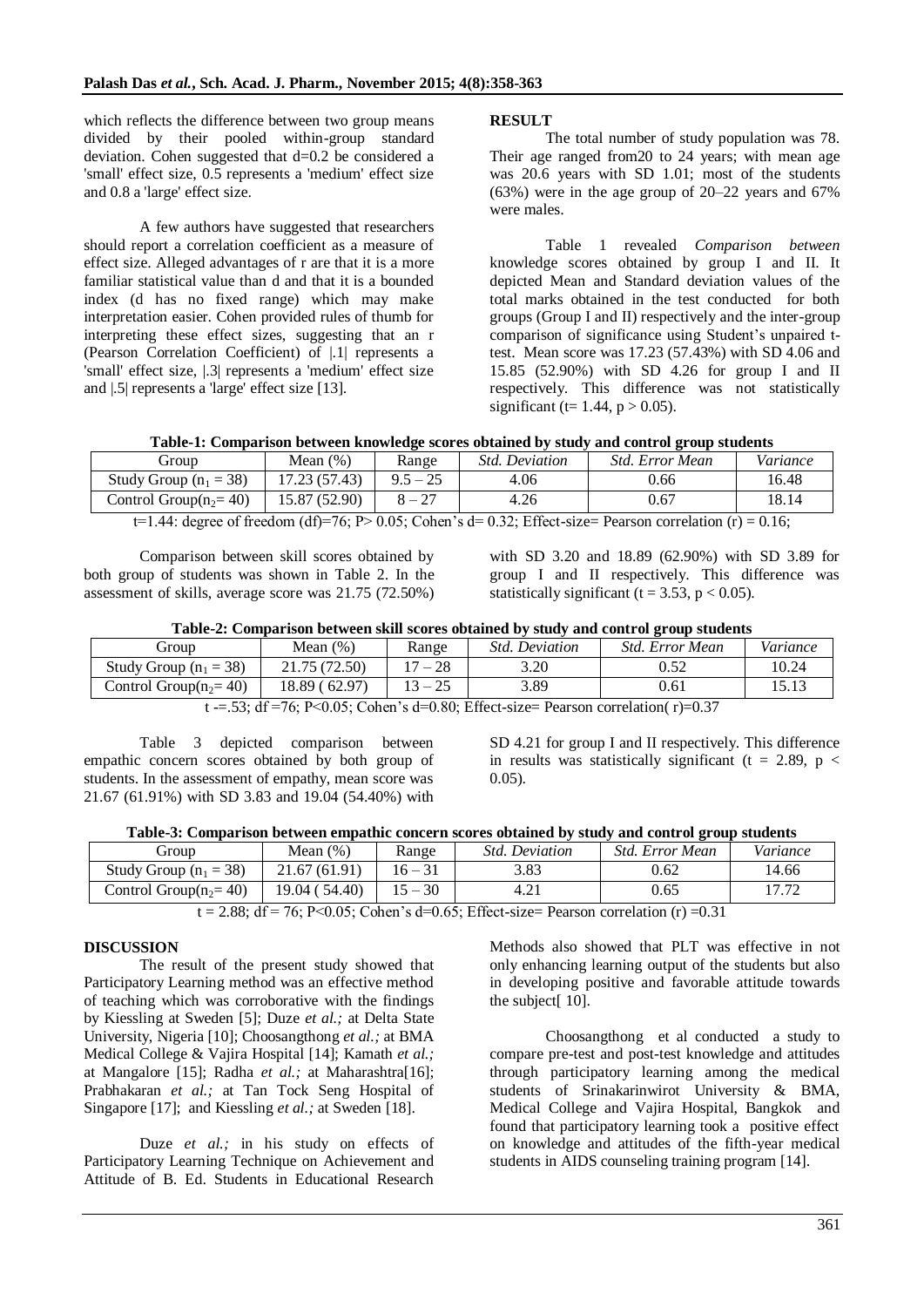Kamath *et al.;* at Mangalore done her study on effectiveness of participatory learning activity (PLA) cum lecture method on knowledge of nursing students of HIV/AIDS and demonstrated that students exposed to the participatory cum lecture method showed better outcome[ 15].

Another study by Radha et al at Pune, Maharashtra on the effect of participatory learning(engaged learning-EL) and lecture learning (LL) method on outcome based education in nursing revealed that participatory learning was effective strategy in build upon the interests of the students and individualize their classroom experience [16].

Similarly, Prabhakaran et al on his study on the topic of comparison of three different modes of teaching for enrolled nurses on Asthma Management depicted preference for the combination mode of teaching as compared with either didactic lecture method alone[17].

Educational intervention studies with patient related end points are scarce [19]. The reasons for this fact are manifold, spanning from potential problems with confounding factors to the lack of reliable objective outcome measures [5]. The patients treated by general practitioners participating in the case method learning sessions were found to have significantly reduced lipid levels, as compared to the patients treated by general practitioners in the control group. This participatory learning method was also effective as assessed by time spent at the seminars [5].

A Swedish study by Kiessling *et al.;* used a participatory learning method— which holds promise and showed significant results in secondary prevention of patients with coronary heart disease, even at the patient level in primary care [18].

It may be concluded that Participatory learning methods—including intellectual interaction between professionals—aiming at integration of scientific evidence, within the context and content of the concrete clinical decision process frame, would be an effective part of future continuous medical education [5].

# **Limitations:**

Lots of planning and discussion sessions amongst the faculties were required before conducting participatory learning sessions.

# **CONCLUSION**

- 1. The study showed that it is feasible to adopt a participatory learning methodology in medical teaching under a conventional curriculum.
- 2. The participatory learning was found to be more effective than traditional one.
- 3. Participatory learning had a positive impact on knowledge of the 2nd MBBS medical students in TB.
- 4. Thus time has come to introduction of participatory learning over traditional teaching.

# **Recommendations**

- 1. Group II which has traditional teaching will be introduced to participatory learning subsequently on Diabetes Mellitus.
- 2. Continue participatory learning in other topics and other disciplines.
- 3. Students' enthusiasm and motivation has to be kept alive for permanent implementation of innovative teaching methods.

# **Acknowledgement**

We are very thankful to Principal, Dean, and Head of the Department of Community Medicine, Faculties of Community Medicine, Students of Midnapore Medical College, and CMCL-FAIMER, Ludhiana for their constant support and encouragement.

# **REFERENCES**

- 1. [Ngassapa OD,](http://www.ncbi.nlm.nih.gov/pubmed?term=Ngassapa%20OD%5BAuthor%5D&cauthor=true&cauthor_uid=23254850) [Kaaya EE,](http://www.ncbi.nlm.nih.gov/pubmed?term=Kaaya%20EE%5BAuthor%5D&cauthor=true&cauthor_uid=23254850) [Fyfe MV,](http://www.ncbi.nlm.nih.gov/pubmed?term=Fyfe%20MV%5BAuthor%5D&cauthor=true&cauthor_uid=23254850) [Lyamuya](http://www.ncbi.nlm.nih.gov/pubmed?term=Lyamuya%20EF%5BAuthor%5D&cauthor=true&cauthor_uid=23254850)  [EF,](http://www.ncbi.nlm.nih.gov/pubmed?term=Lyamuya%20EF%5BAuthor%5D&cauthor=true&cauthor_uid=23254850) [Kakoko DC,](http://www.ncbi.nlm.nih.gov/pubmed?term=Kakoko%20DC%5BAuthor%5D&cauthor=true&cauthor_uid=23254850) [Kayombo EJ](http://www.ncbi.nlm.nih.gov/pubmed?term=Kayombo%20EJ%5BAuthor%5D&cauthor=true&cauthor_uid=23254850) *et al.;* Curricular transformation of health professions education in Tanzania: the process at Muhimbili University of Health and Allied Sciences (2008-2011). [J Public Health Policy.](http://www.ncbi.nlm.nih.gov/pubmed/23254850) 2012; 33 Suppl 1:S64-91.
- 2. [Lane IF;](http://www.ncbi.nlm.nih.gov/pubmed?term=Lane%20IF%5BAuthor%5D&cauthor=true&cauthor_uid=17446632) Change in higher education: understanding and responding to individual and organizational resistance. [J Vet Med Educ.](http://www.ncbi.nlm.nih.gov/pubmed/17446632) 2007; 34(2):85-92.
- **3.** Hillis DJ; Managing the complexity of change in postgraduate surgical education and training. ANZ J Surg 2009; 79(3):208-13.
- 4. Gove PB**;** Merriam-Webster Inc. Webster's third new international dictionary of the English language, unabridged: a Merriam Webster. Springfield, Massachusetts: Merriam-Webster, 1986. Available from [http://www.merriam](http://www.merriam-webster.com/info/pr/addenda.htm%5bAccessed)[webster.com/info/pr/addenda.htm\[Accessed](http://www.merriam-webster.com/info/pr/addenda.htm%5bAccessed) on 14.10.2014]
- 5. A. Participatory learning: a Swedish perspective. Heart. 2004; 90(1): 113–16.
- 6. [Thomson O'Brien MA,](http://www.ncbi.nlm.nih.gov/pubmed?term=Thomson%20O%27Brien%20MA%5BAuthor%5D&cauthor=true&cauthor_uid=11406063) [Freemantle N,](http://www.ncbi.nlm.nih.gov/pubmed?term=Freemantle%20N%5BAuthor%5D&cauthor=true&cauthor_uid=11406063) [Oxman](http://www.ncbi.nlm.nih.gov/pubmed?term=Oxman%20AD%5BAuthor%5D&cauthor=true&cauthor_uid=11406063)  [AD,](http://www.ncbi.nlm.nih.gov/pubmed?term=Oxman%20AD%5BAuthor%5D&cauthor=true&cauthor_uid=11406063) [Wolf F,](http://www.ncbi.nlm.nih.gov/pubmed?term=Wolf%20F%5BAuthor%5D&cauthor=true&cauthor_uid=11406063) [Davis DA,](http://www.ncbi.nlm.nih.gov/pubmed?term=Davis%20DA%5BAuthor%5D&cauthor=true&cauthor_uid=11406063) [Herrin J;](http://www.ncbi.nlm.nih.gov/pubmed?term=Herrin%20J%5BAuthor%5D&cauthor=true&cauthor_uid=11406063) Continuing education meetings and workshops: effects on professional practice and health care outcomes. [Cochrane Database Syst Rev.](http://www.ncbi.nlm.nih.gov/pubmed/11406063) 2001 ;(2):CD003030.
- 7. [Davis D,](http://www.ncbi.nlm.nih.gov/pubmed?term=Davis%20D%5BAuthor%5D&cauthor=true&cauthor_uid=10478694) [O'Brien MA,](http://www.ncbi.nlm.nih.gov/pubmed?term=O%27Brien%20MA%5BAuthor%5D&cauthor=true&cauthor_uid=10478694) [Freemantle N,](http://www.ncbi.nlm.nih.gov/pubmed?term=Freemantle%20N%5BAuthor%5D&cauthor=true&cauthor_uid=10478694) [Wolf](http://www.ncbi.nlm.nih.gov/pubmed?term=Wolf%20FM%5BAuthor%5D&cauthor=true&cauthor_uid=10478694)  [FM,](http://www.ncbi.nlm.nih.gov/pubmed?term=Wolf%20FM%5BAuthor%5D&cauthor=true&cauthor_uid=10478694) [Mazmanian PA](http://www.ncbi.nlm.nih.gov/pubmed?term=Mazmanian%20P%5BAuthor%5D&cauthor=true&cauthor_uid=10478694); Impact of formal continuing medical education: do conferences, workshops, rounds, and other traditional continuing education activities change